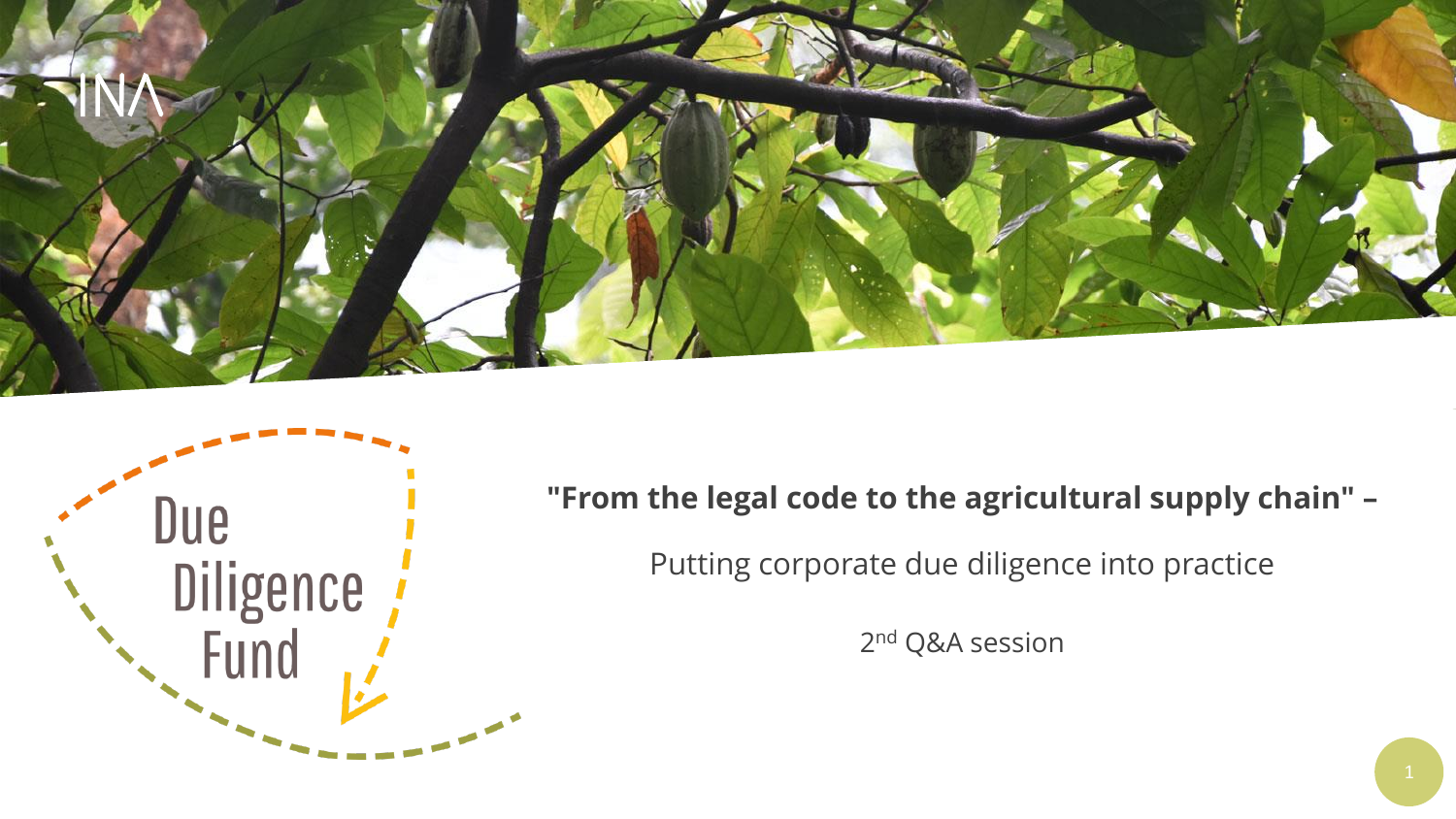



- Facts and Figures
- Who can apply?
- Which projects can be funded?
- How does the process work?
- Criteria for the selection of projects
- How can I still apply?
- Q & A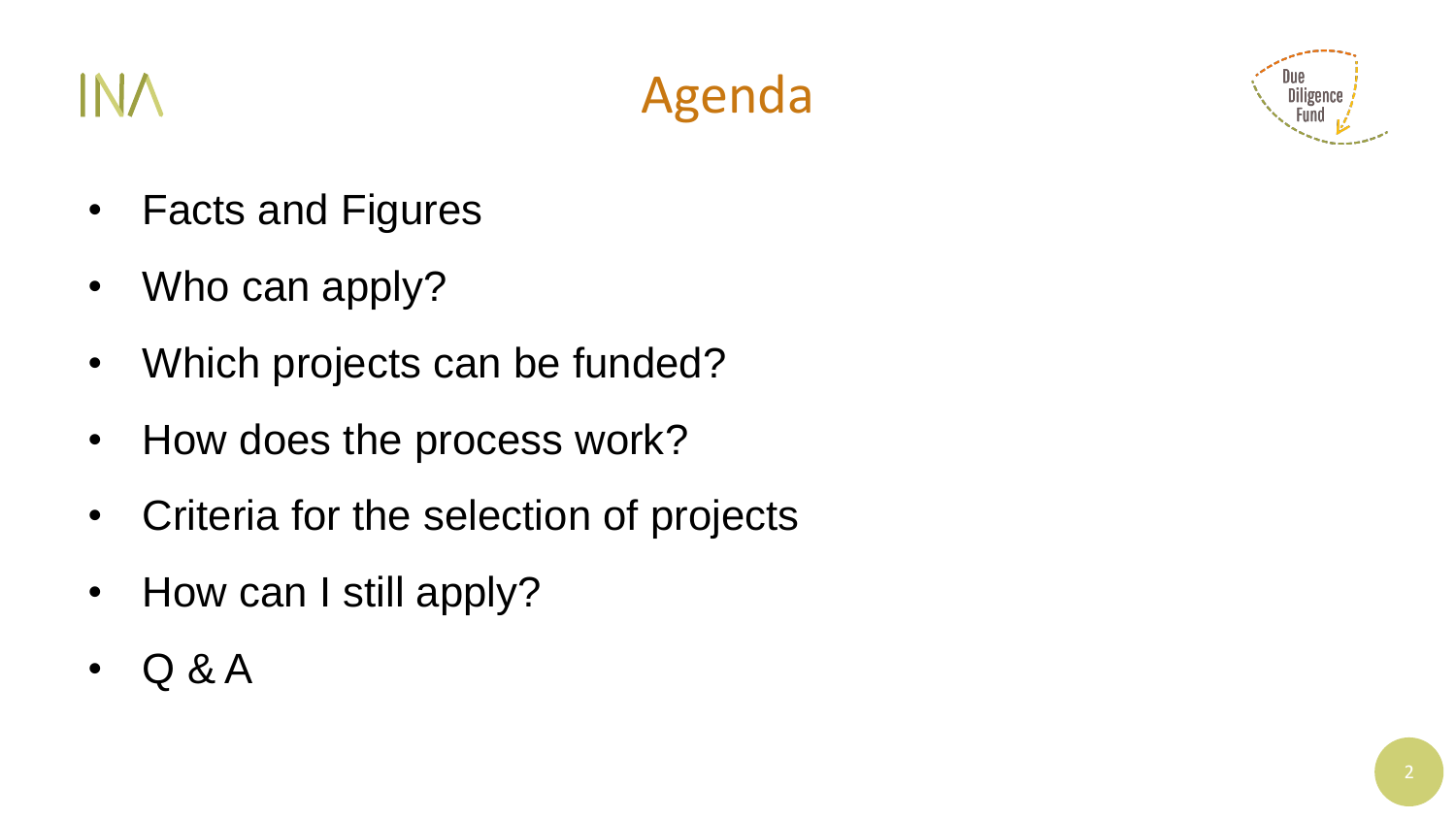## INA-Due Diligence Fund – Facts and Figures



**Goal:** fulfilling corporate due diligence obligations with regard to human rights and the environment in agricultural supply chains. Focus: Primary producers in partner countries



**DDF's strategy: Pilot** promising, innovative and/or sector-wide project ideas, derive *best practices* for own/further supply chains and **disseminate** learning experiences



**Funding :** Between **23.000 and 123.000 €** for each project; in total **2 Mio.** €



**Applicants:** Partnership of *business* and *public-benefit partners*



**Application Deadline: June 24th 2022**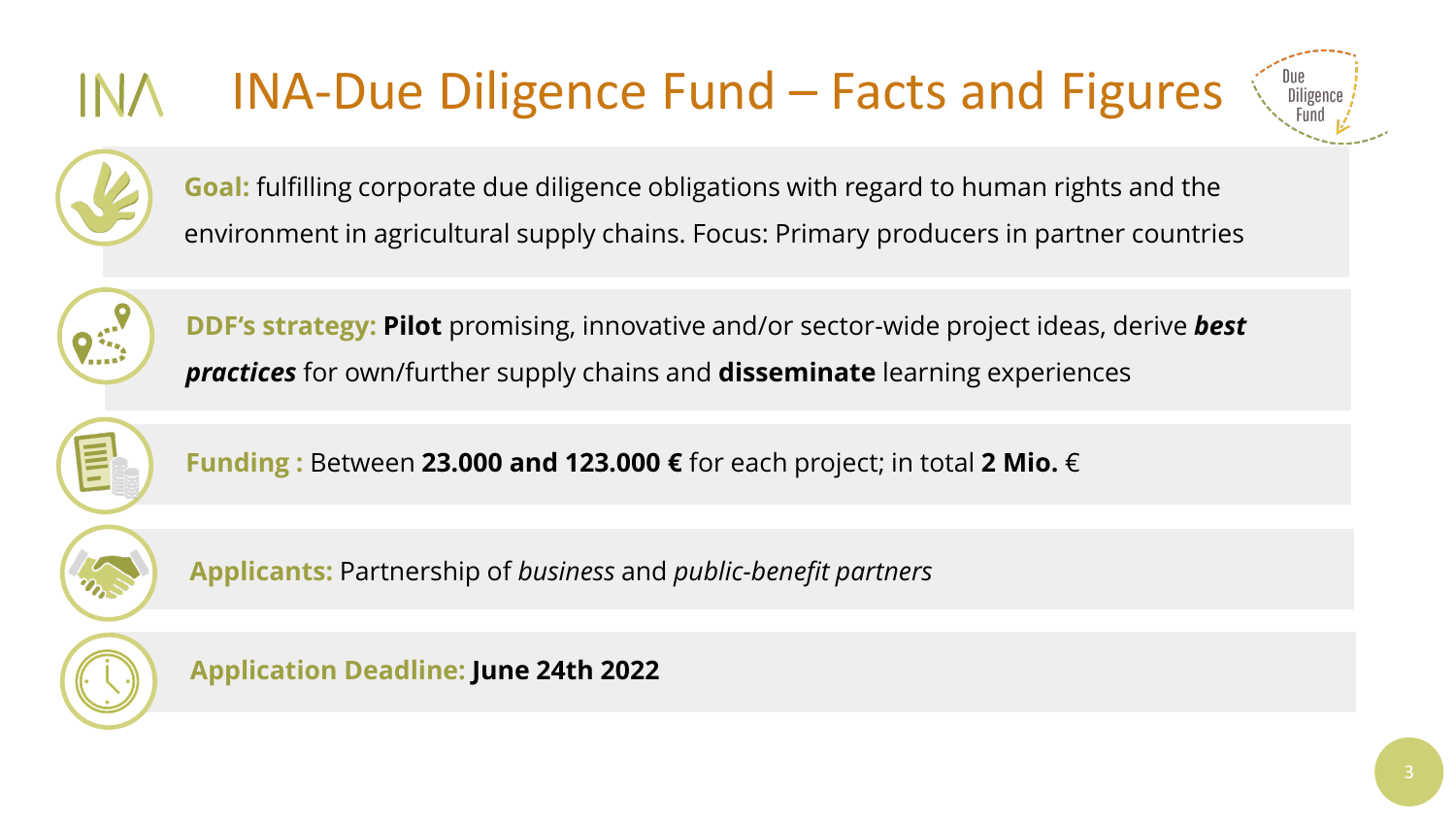## Who can apply?





#### **Partnership** application consisting of:

#### ✓ **Business Partner:**

- Enterprise/company **registered in Germany**
- Financial contribution according to enterprise size (25-100% funding sum)
- **Cannot** be financial recipient of DDF funding
- ✓ **Public-benefit Partner:** 
	- Institution/organization/corporation with **public-benefit status**
	- Registered in **EU, EEA, Switzerland** or a **BMZ partner country**
	- **Can** be financial recipient of DDF funding

#### *Further Partners (=cooperation partners):*

- not a part of the applicant partnership
- **Can** be financial recipient of DDF funding, if its registered office is in a BMZ partner country

*External Contractor*:

- **Not** a partner
- **Can** be a means of funding for the partnership, contracted through GIZ via tender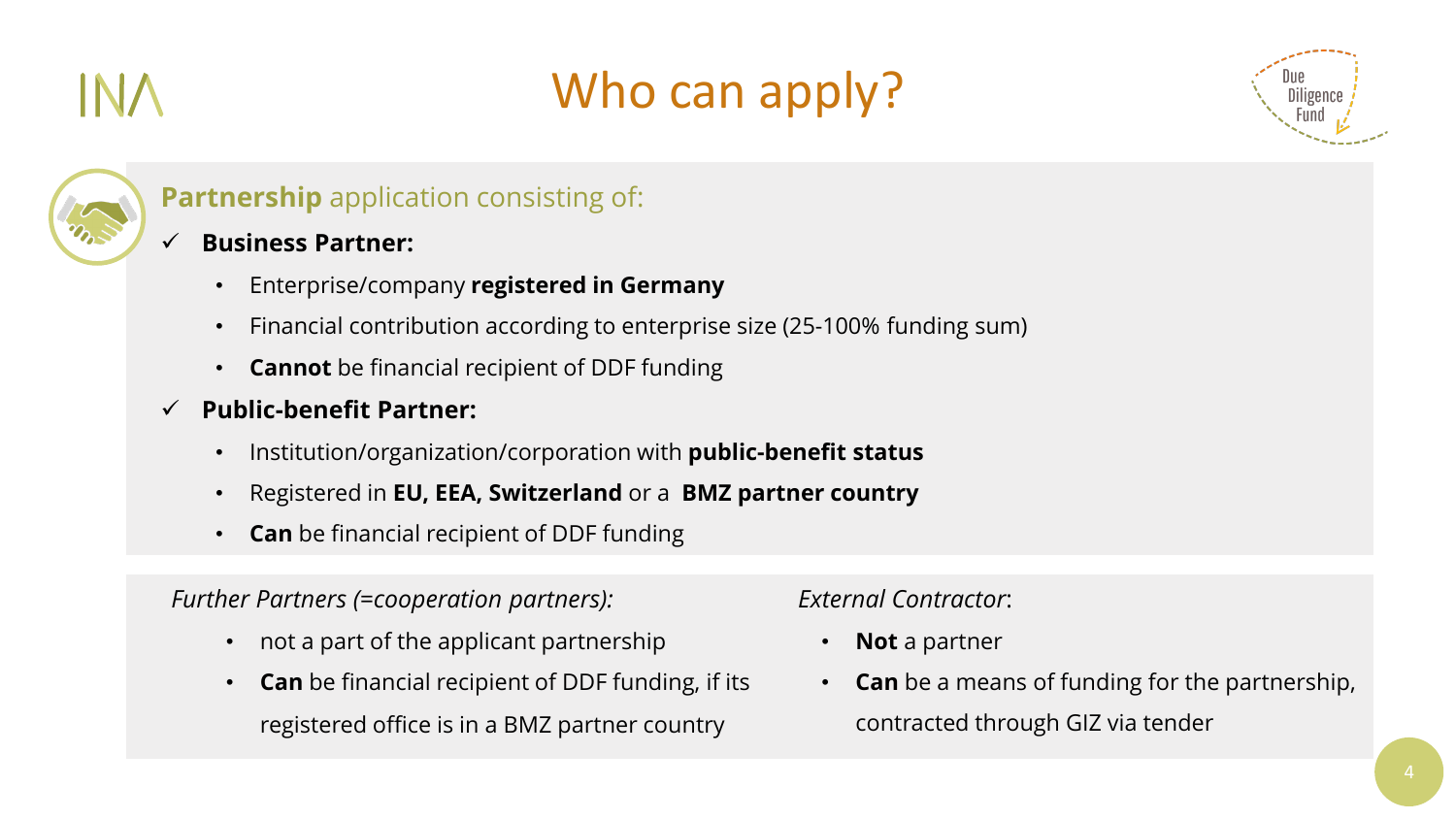## Which projects can be funded?

IN A



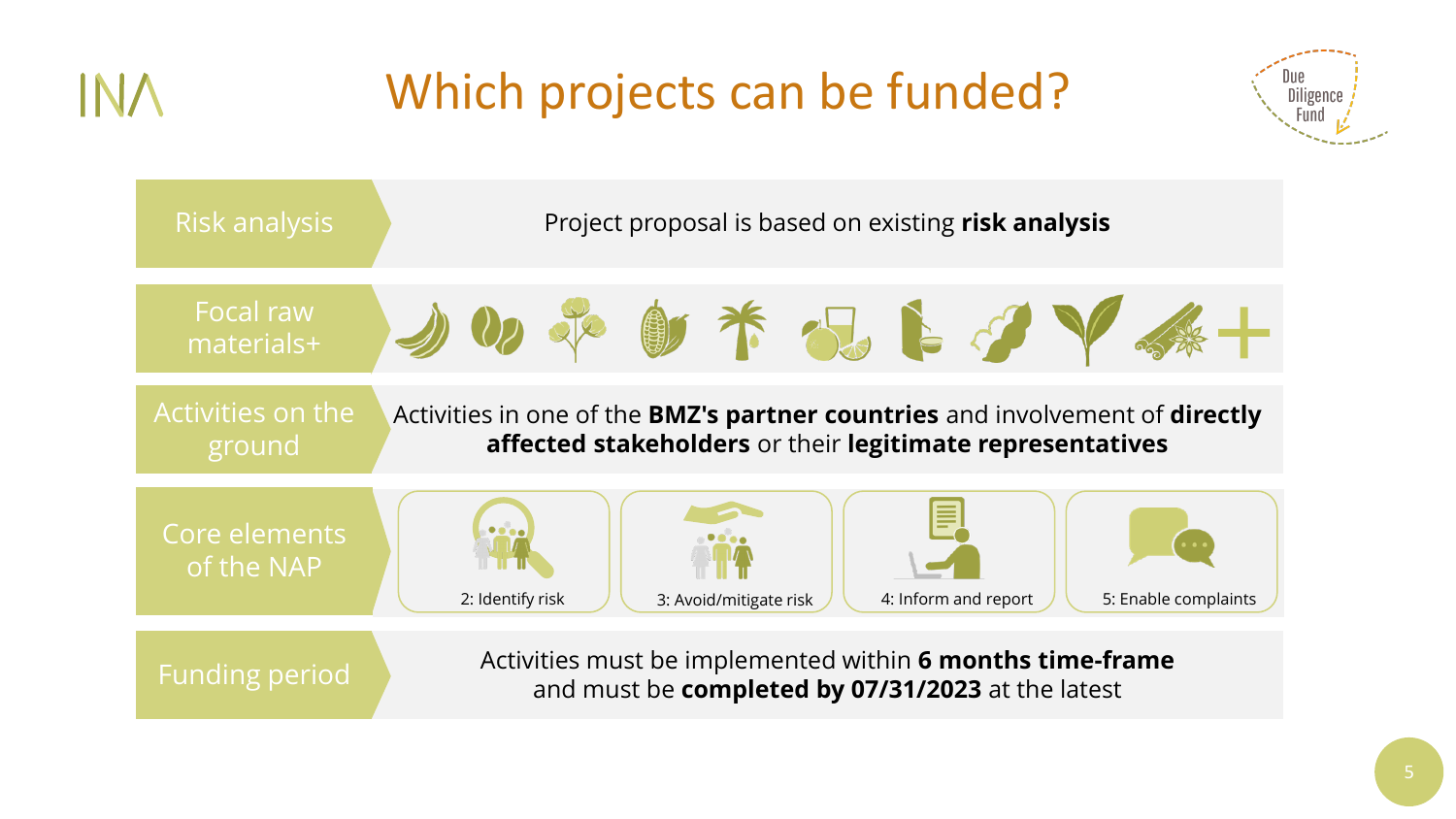## How does the process work?

**INA** 





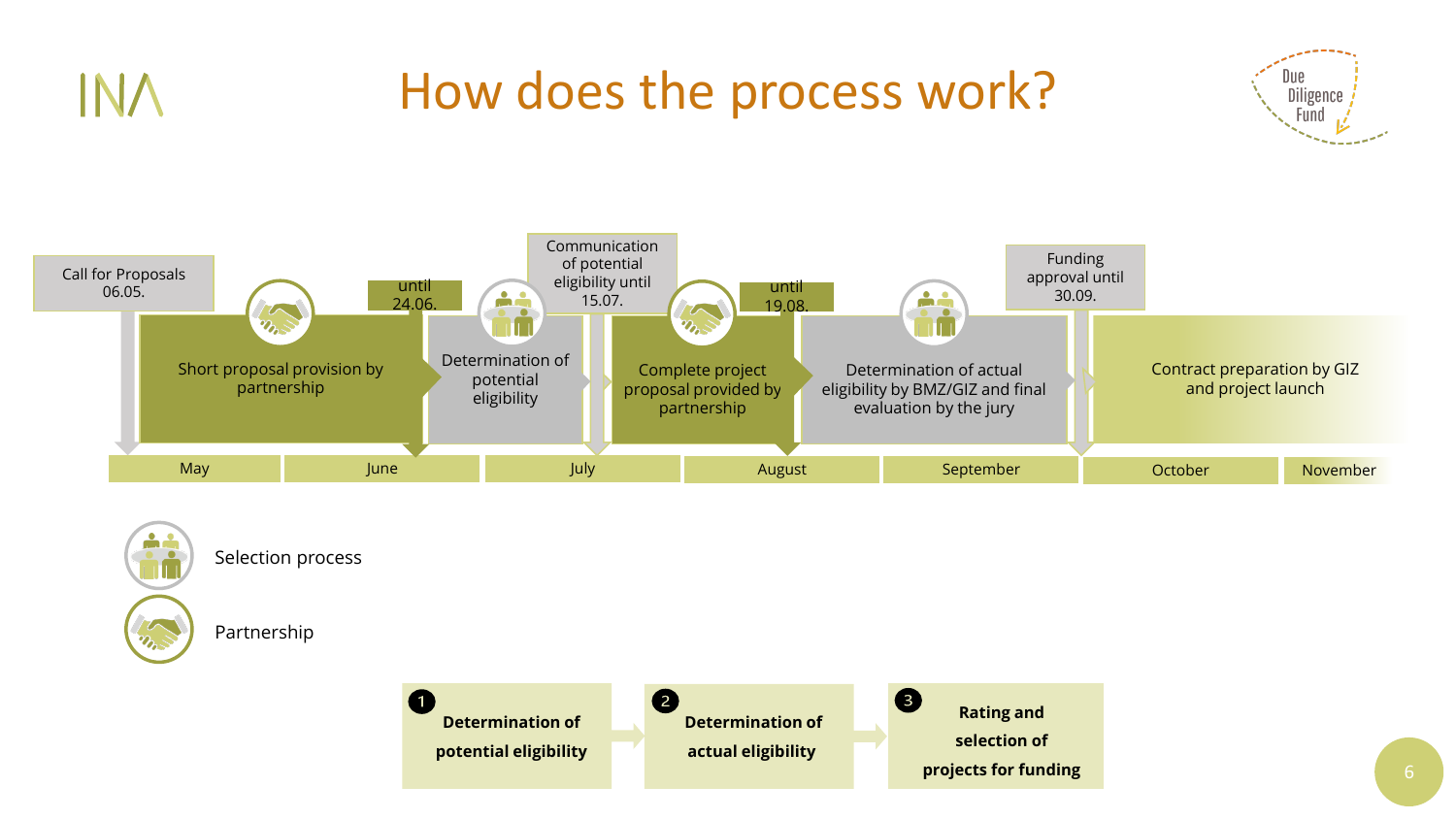## How can I still apply?



- 1. Find a **partner applicant** (business/public-benefit) partner
- 2. Check Terms & Conditions if both of you are **potentially eligible**
- 3. Draft a **project outline** including information about (among others) the supply chain, objective, target group, period, activities, impacts and provisional budget
- 4. Hand in **short proposal** until **24.06.2022**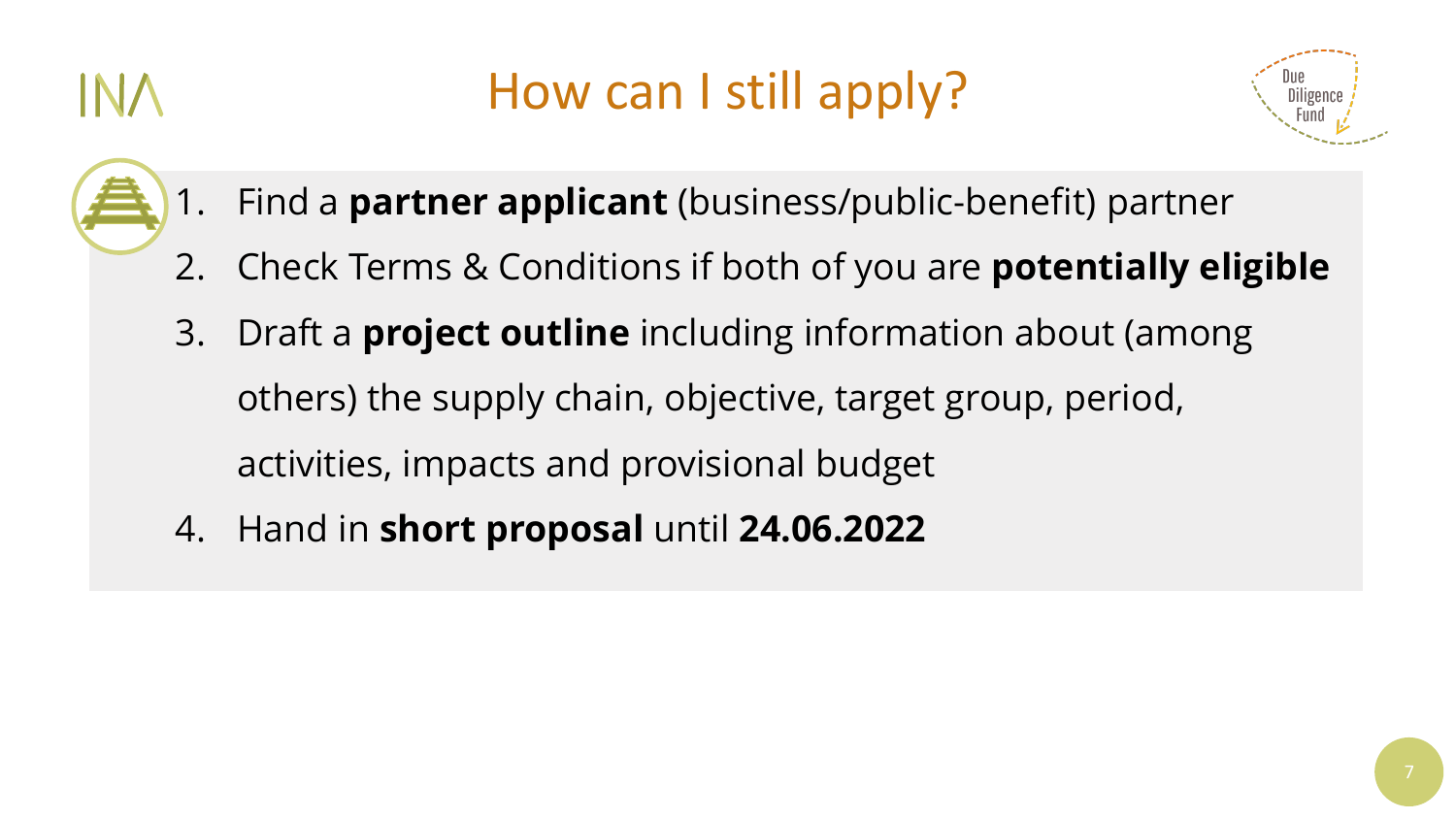# NZ

### Criteria for the selection of projects



#### **Dimension A: "Quality of the project design"**

 $\rightarrow$  Does the project meet the key principles of corporate due diligence? Can it become a *best practice* example?

- ✓ The planned activities **relate** to the **risk analysis**
- ✓ The **key stakeholders** are involved
- ✓ **Innovative instruments** are applied
- ✓ The planned activities are **suitable**
- ✓ The concept is **adaptable** to other supply chains, actors, contexts,…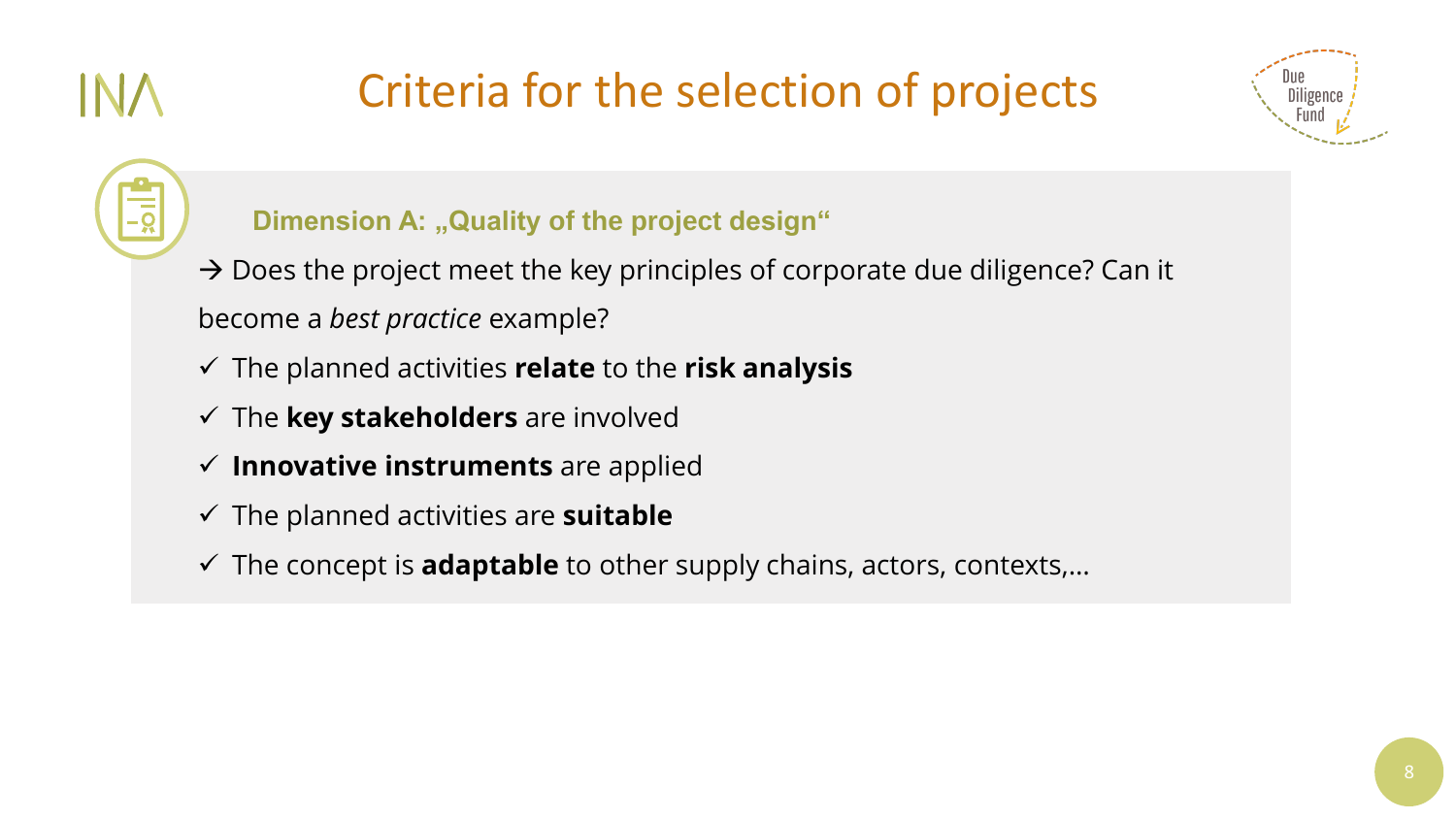### Criteria for the selection of projects





#### **Dimension B: "Relevance of the project design"**

→ What is the project's potential to effectively and sustainably mitigate negative impacts? Does it have a wide-ranging effect?

- ✓ It **prevents or mitigates** potential or actual **negative impacts** on 1. **human rights** and/or 2. the **environment**
- ✓ The concept is **holistic**, concerning social, ecological and economic aspects
- ✓ Planned activities are **process-oriented** for long-term due diligence
- ✓ The project's **impact** is potentially **broad**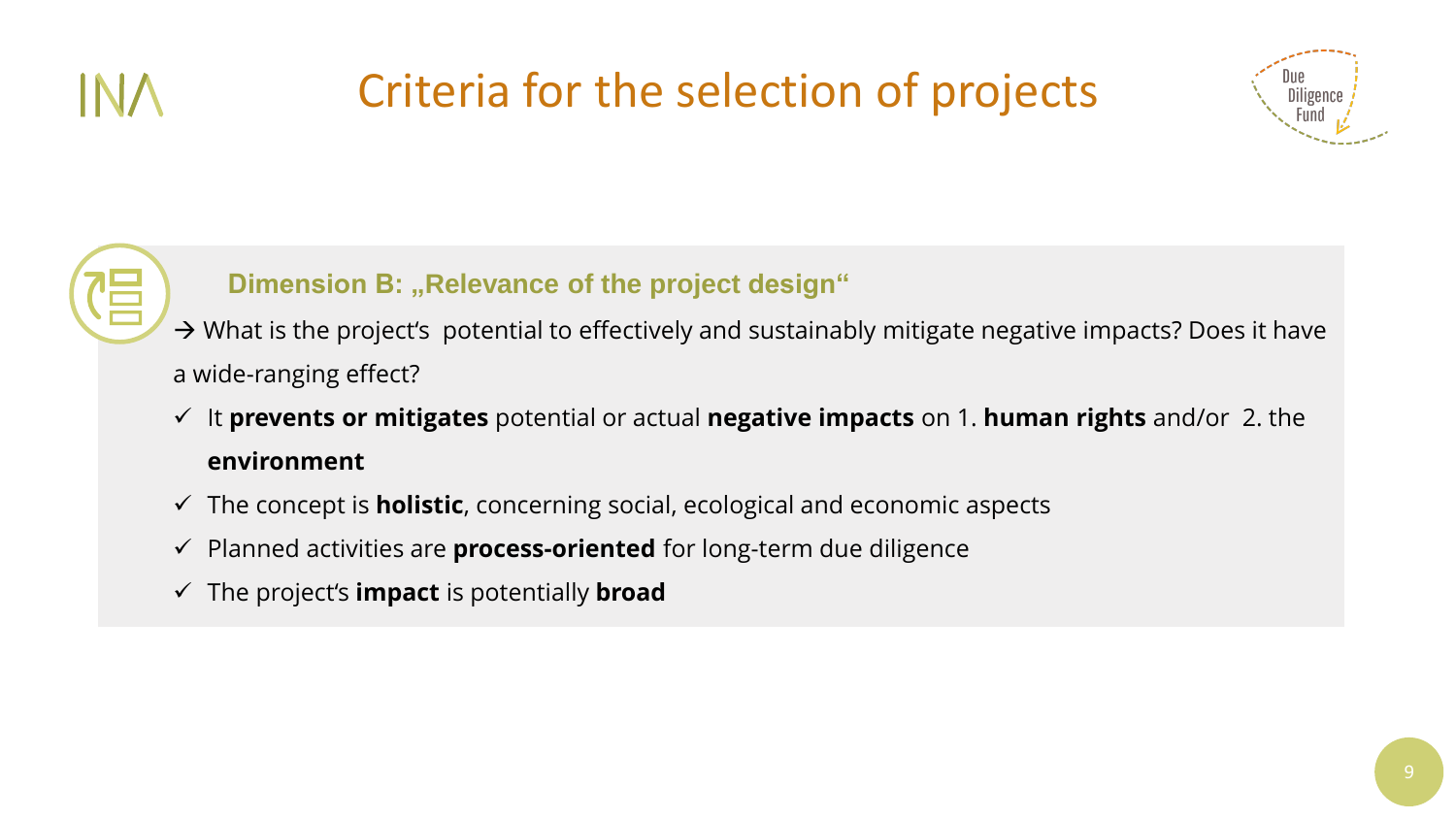

#### "Gender corridor"





#### **Additional Criteria** "Gender"

- ✓ The project is based on a **gender analysis**
- ✓ Gender equality is represented in the **governance structure** of the project
- ✓ The planned activities **specifically** promote **gender equality**
- ✓ The project approaches **underlying norms, values**, and **causes** of gender inequities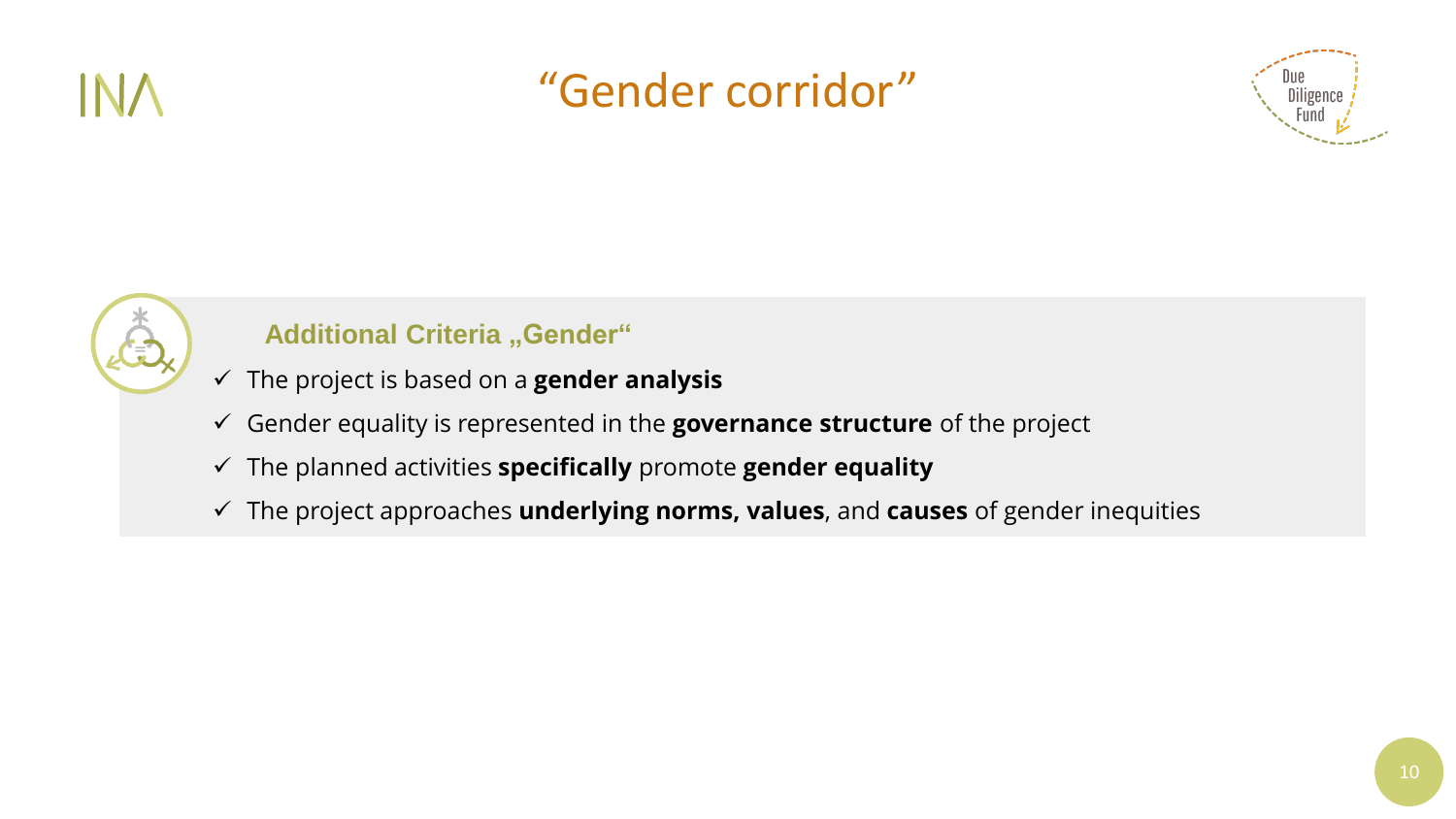

| Afghanistan         | Ecuador    | Mali                           | Rwanda       |
|---------------------|------------|--------------------------------|--------------|
| Algeria             | Egypt      | Mauretania                     | Senegal      |
| <b>Bangladesh</b>   | Ethiopia   | <b>Mexico</b>                  | Sierra Leone |
| <b>Benin</b>        | Ghana      | Morocco                        | South Africa |
| <b>Brazil</b>       | India      | Mozambique                     | Tanzania     |
| <b>Burkina Faso</b> | Indonesia  | <b>Namibia</b>                 | <b>Togo</b>  |
| Cambodia            | Jordan     | <b>Niger</b>                   | Tunisia      |
| Cameroon            | Kenya      | Nigeria                        | Uganda       |
| China               | Lebanon    | Pakistan                       | Uzbekistan   |
| <b>CIV</b>          | Madagascar | <b>Palestinian Territories</b> | Vietnam      |
| Colombia            | Malawi     | Peru                           | Zambia       |